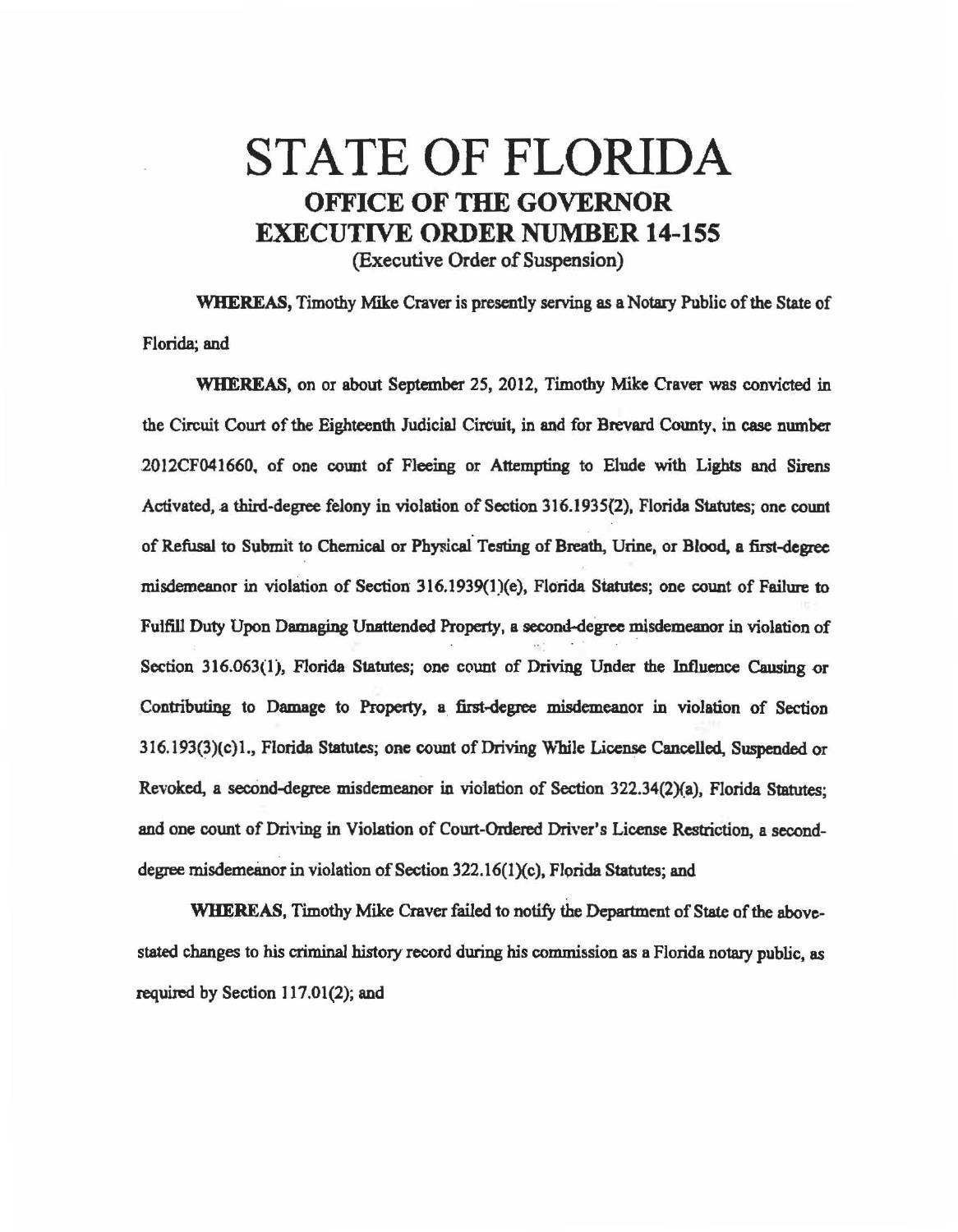WHEREAS, on January 10, 2014, this Office notified Timothy Mike Craver by certified mail of the investigation by this Office of the above-stated matter, and required that he provide a written response regarding his felony conviction while commissioned as a Florida notary public; and

WHEREAS, to date, this Office has not received the required response from Timothy Mike Craver; and

WHEREAS, the Governor is authorized by Article N, Section 7 of the Florida Constitution to suspend from office by executive order an appointed public official for the commission of a felony; and

WHEREAS, it is in the best interests of the citizens of the State of Florida that Timothy Mike Craver be immediately suspended from the public office, which he now holds, upon the grounds set forth in this Executive Order;

NOW, THEREFORE, I, RICK SCOTT, Governor of Florida, pursuant to Article IV, Section 7 of the Florida Constitution and Section 117.01(4), Florida Statutes, find and state as follows:

- A. Timothy Mike Craver is a duly appointed Notary Public of the State of Florida, pursuant to Section 117.01, Florida Statutes.
- B. Timothy Mike Craver is commissioned as a Florida notary public from May 24, 2011. through May 23, 2015.
- C. Timothy Mike Craver was convicted of a felony and five misdemeanors in Brevard County in 2012, while commissioned as a Florida notary public.